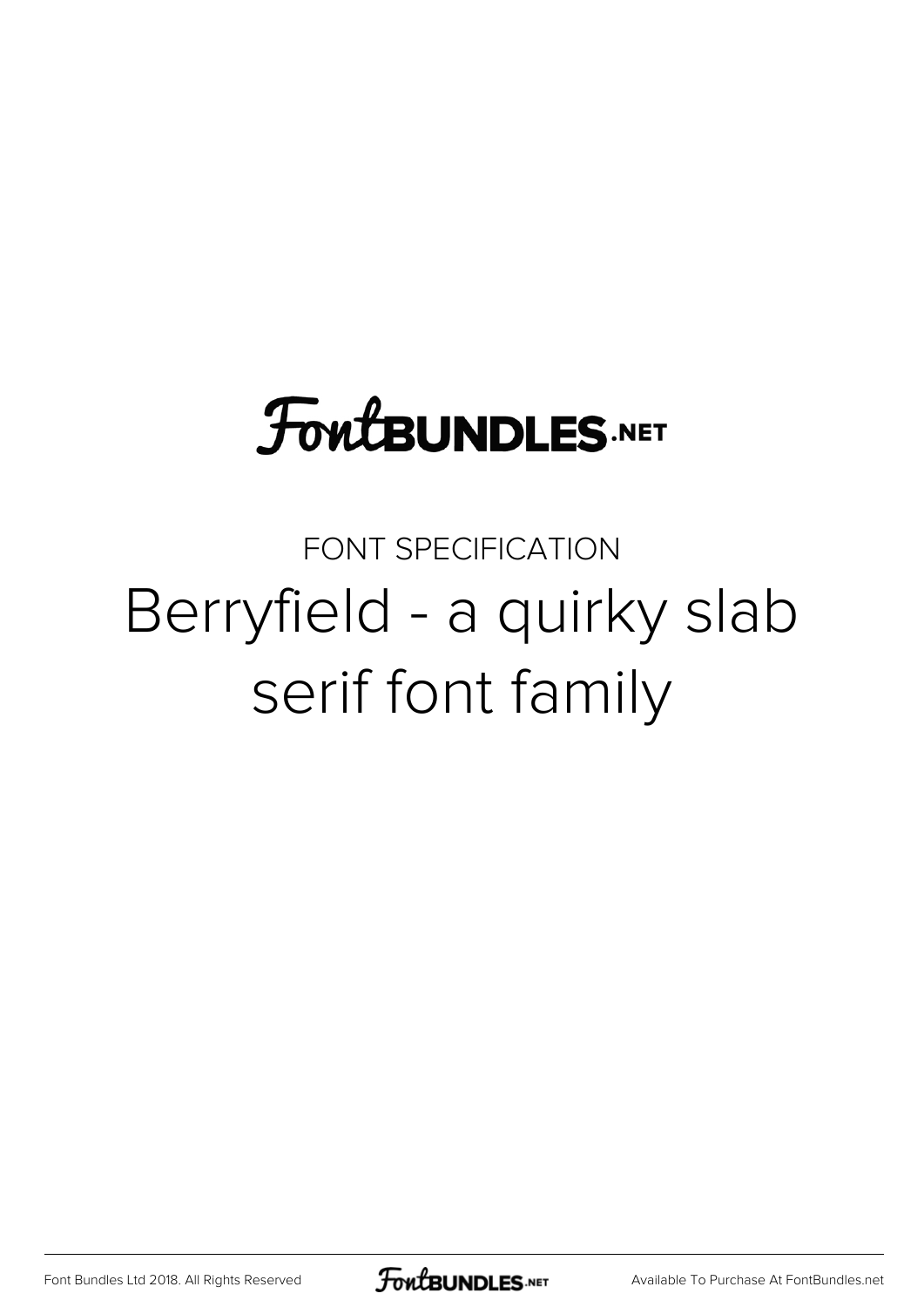#### Berryfield Light - Regular

Uppercase Characters

### ABCDEFGHIJKLMN OPQRSTUVWXYZ

Lowercase Characters

### abcdefghijklmno pqrstuvwxyz

Numbers

### 0123456789

Punctuation and Symbols

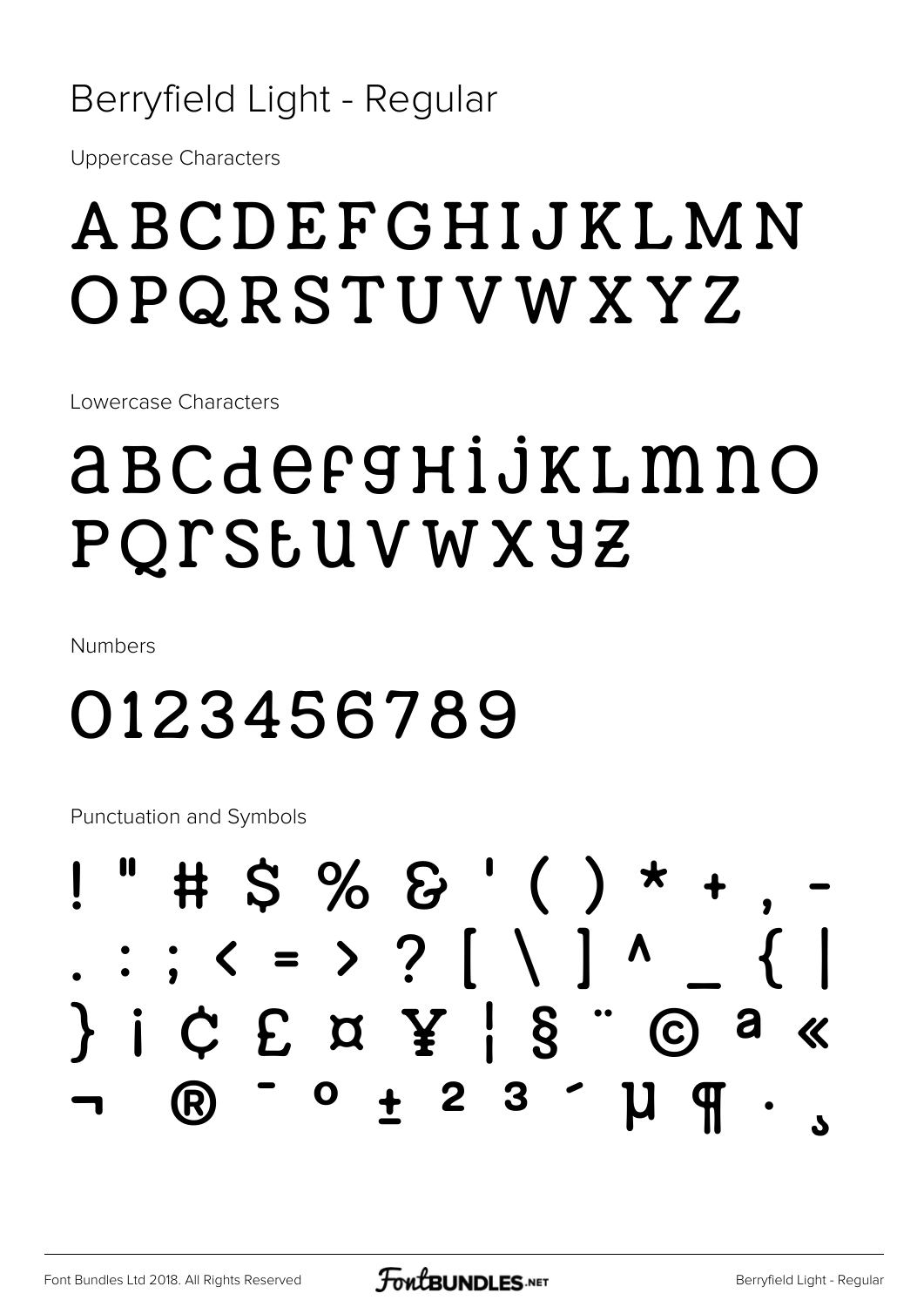### $1 \t 0 \t \gg \t 1/4 \t 1/2 \t 3/4$ All Other Glyphs

À Á Â Ã Ä Å Æ Ç È É Ê Ë Ì Í Î Ï Ð Ñ Ò Ó Ô Õ Ö × Ø Ù Ú Û Ü Ý Þ ß à á â ã ä å æ ç è é ê ë ì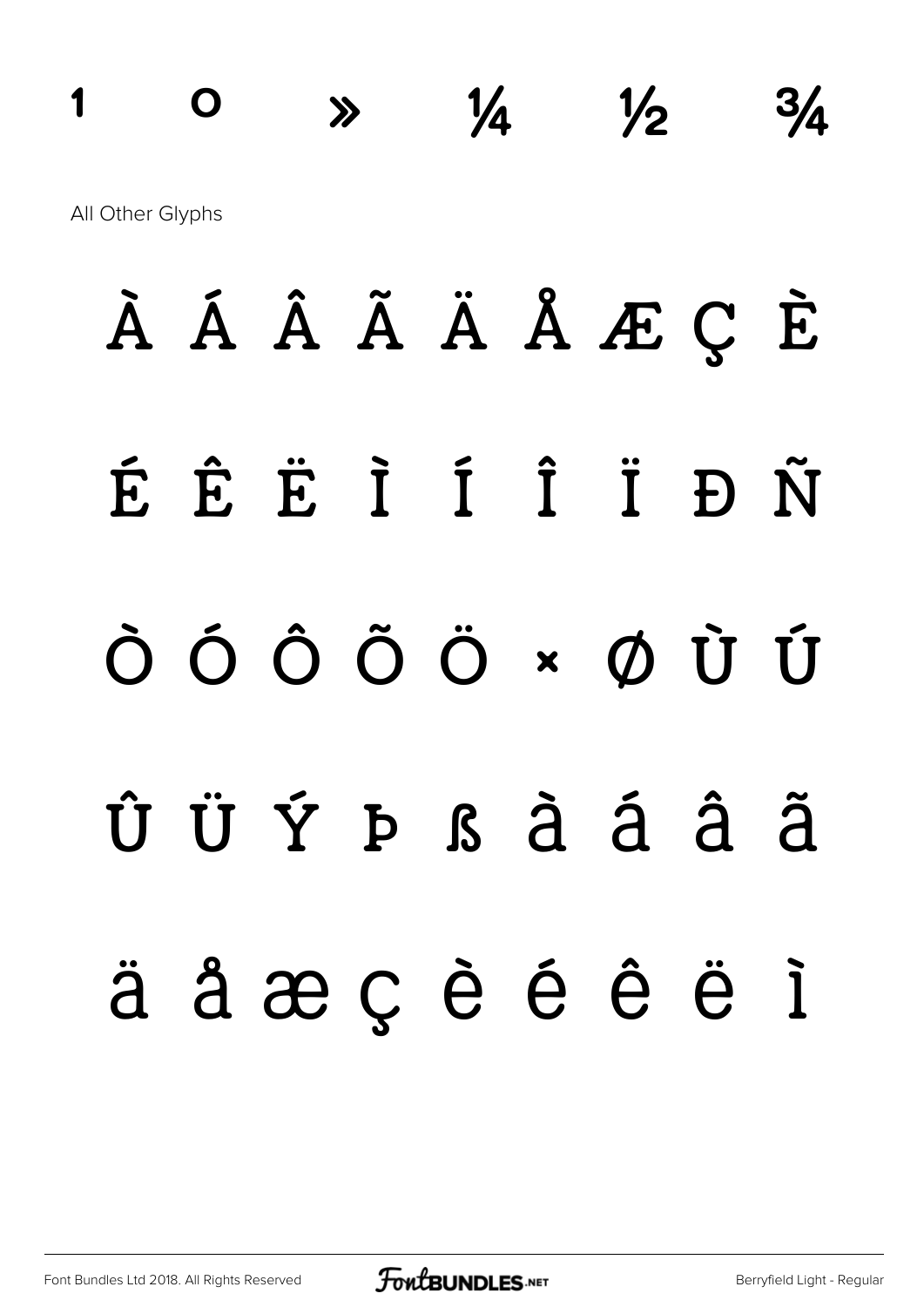# í î ï ð ñ ò ó ô õ ö ÷ ø ù ú û ü ý þ ÿ Ā ā Ă ă Ą ą Ć ć Ĉ ĉ Ċ ċ Č č Ď ď Đ đ Ē ē Ĕ ĕ Ė ė Ę ę Ě ě Ĝ ĝ Ğ ğ Ġ ġ Ģ ģ Ĥ ĥ Ħ ħ Ĩ ĩ Ī ī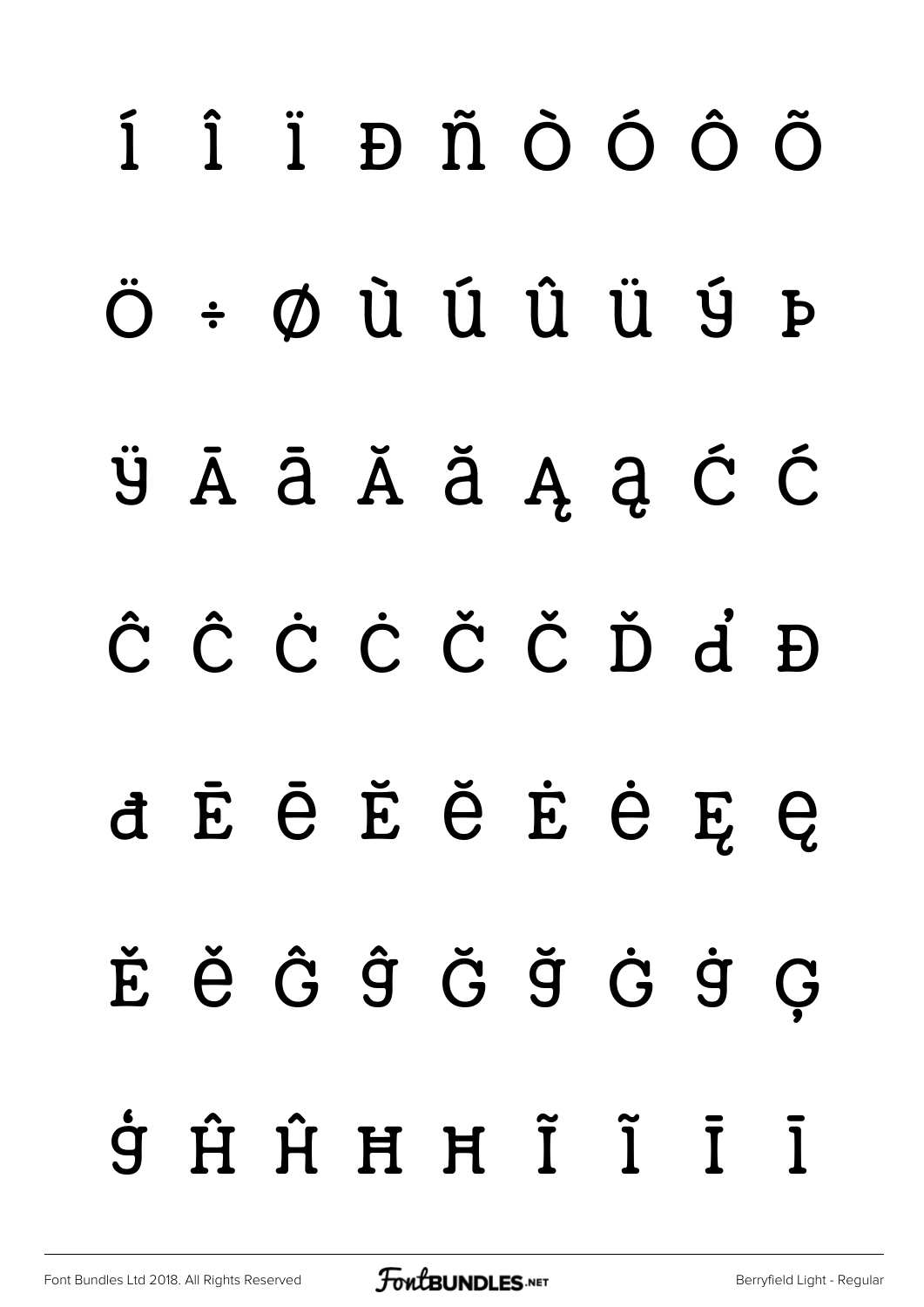# Ĭ ĭ Į į İ ı Ĵ ĵ Ķ ķ ĸ Ĺ ĺ Ļ ļ Ľ ľ Ŀ ŀ Ł ł Ń ń Ņ ņ Ň ň Ō ō Ŏ ŏ Ő ő Œœ Ŕ ŕ Ŗ ŗ Ř ř Ś ś Ŝ ŝ Ş ş Š š Ţ ţ Ť ť Ŧ ŧ Ũ ũ Ū ū Ŭ ŭ Ů ů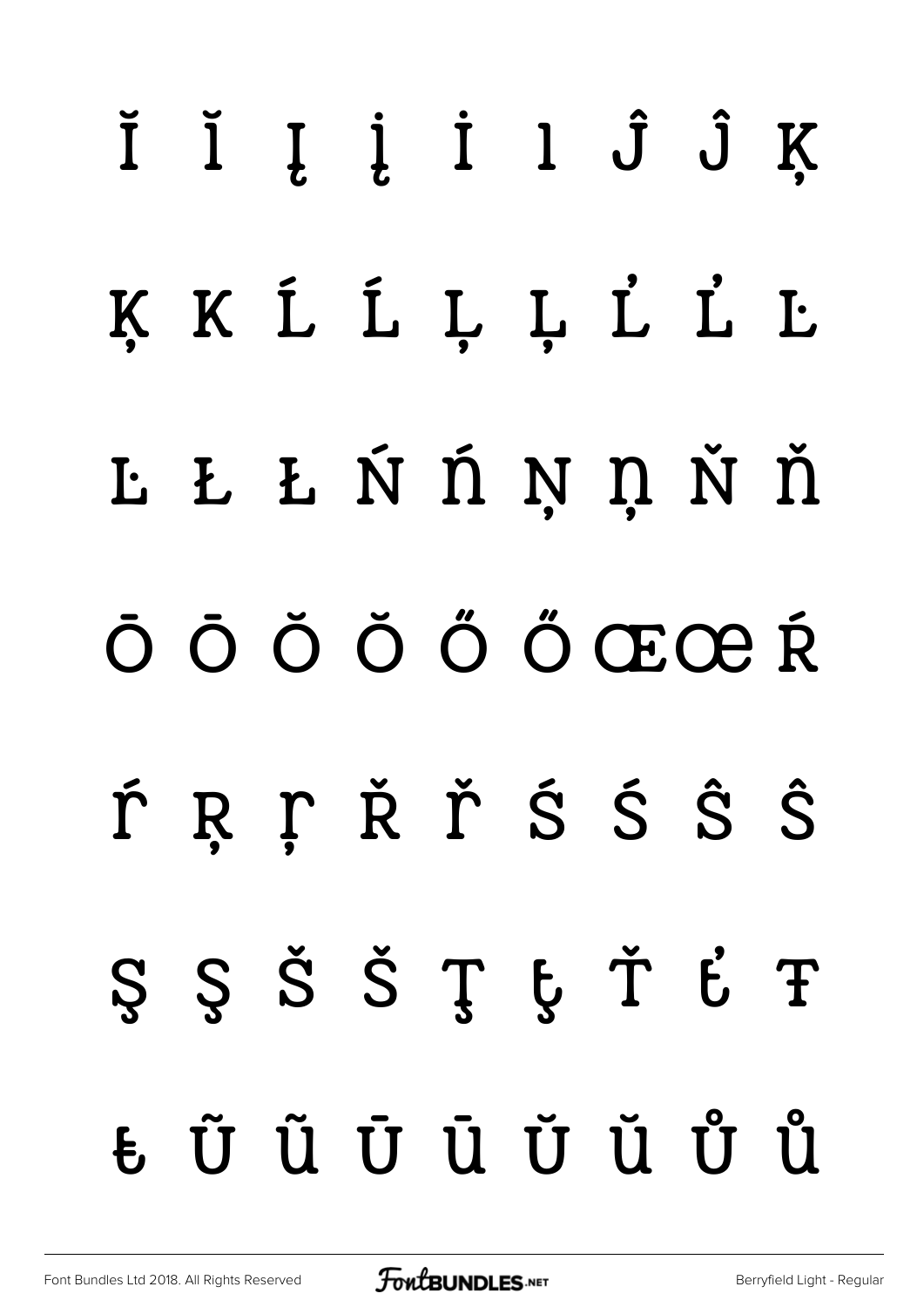# Ű ű Ų ų Ŵ ŵ Ŷ ŷ Ÿ Ź Ź Ż Ž Ž Ă Ă Ĭ Ĭ Ŏ Ŏ Ŭ Ŭ Æ Æ Ğ Ğ Ǩ ǩ Ǫ ǫ Ǭ ǭ ǰ Ǵ ǵ N N Æ Æ Ø Ø Ä Ä Ä â Ë ë Ë ë Ï Ï Î Î ÖÖÕÕŘŤŘŤÜ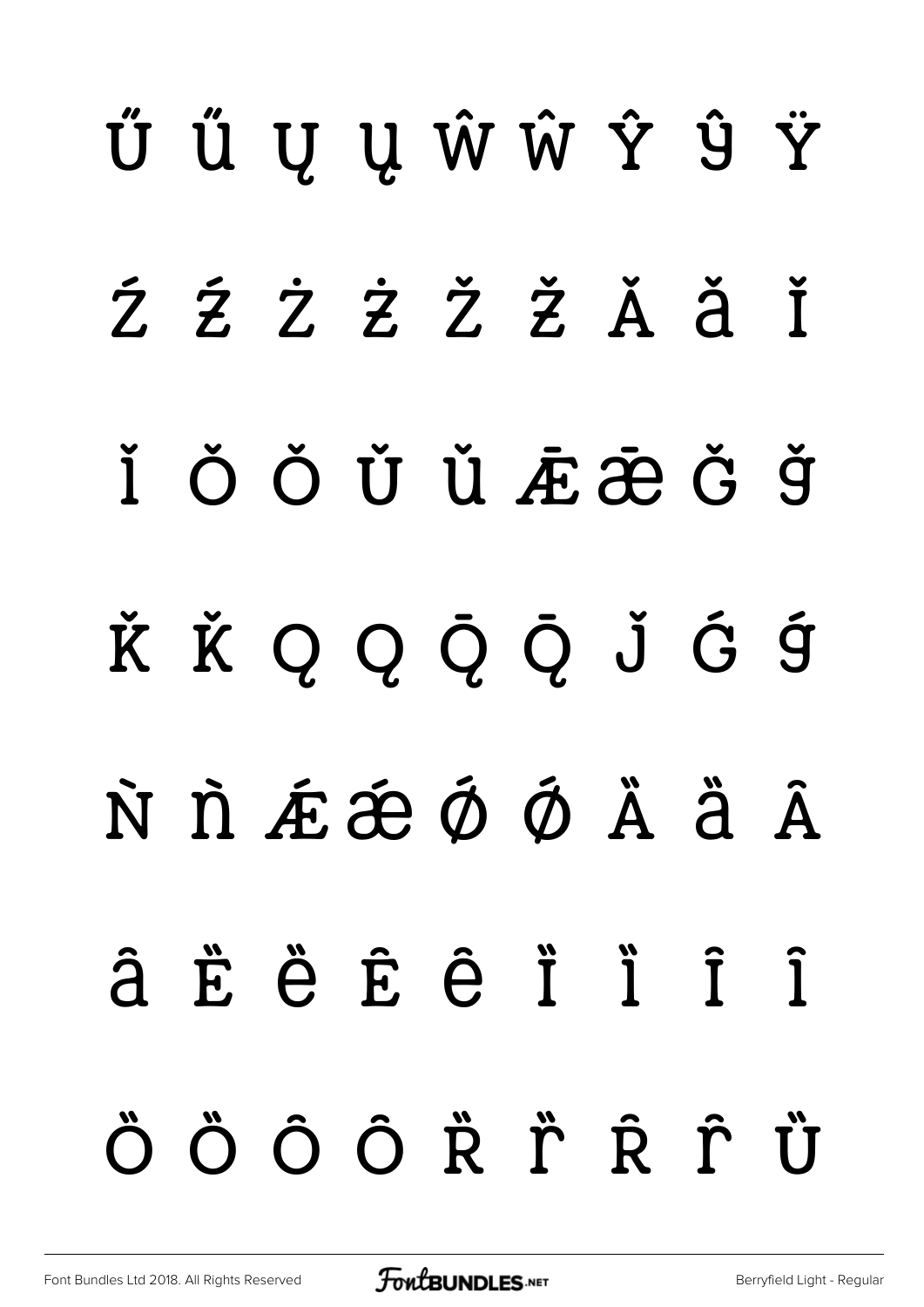

[Font Bundles Ltd 2018. All Rights Reserved](https://fontbundles.net/) **FoutBUNDLES.NET** Serryfield Light - Regular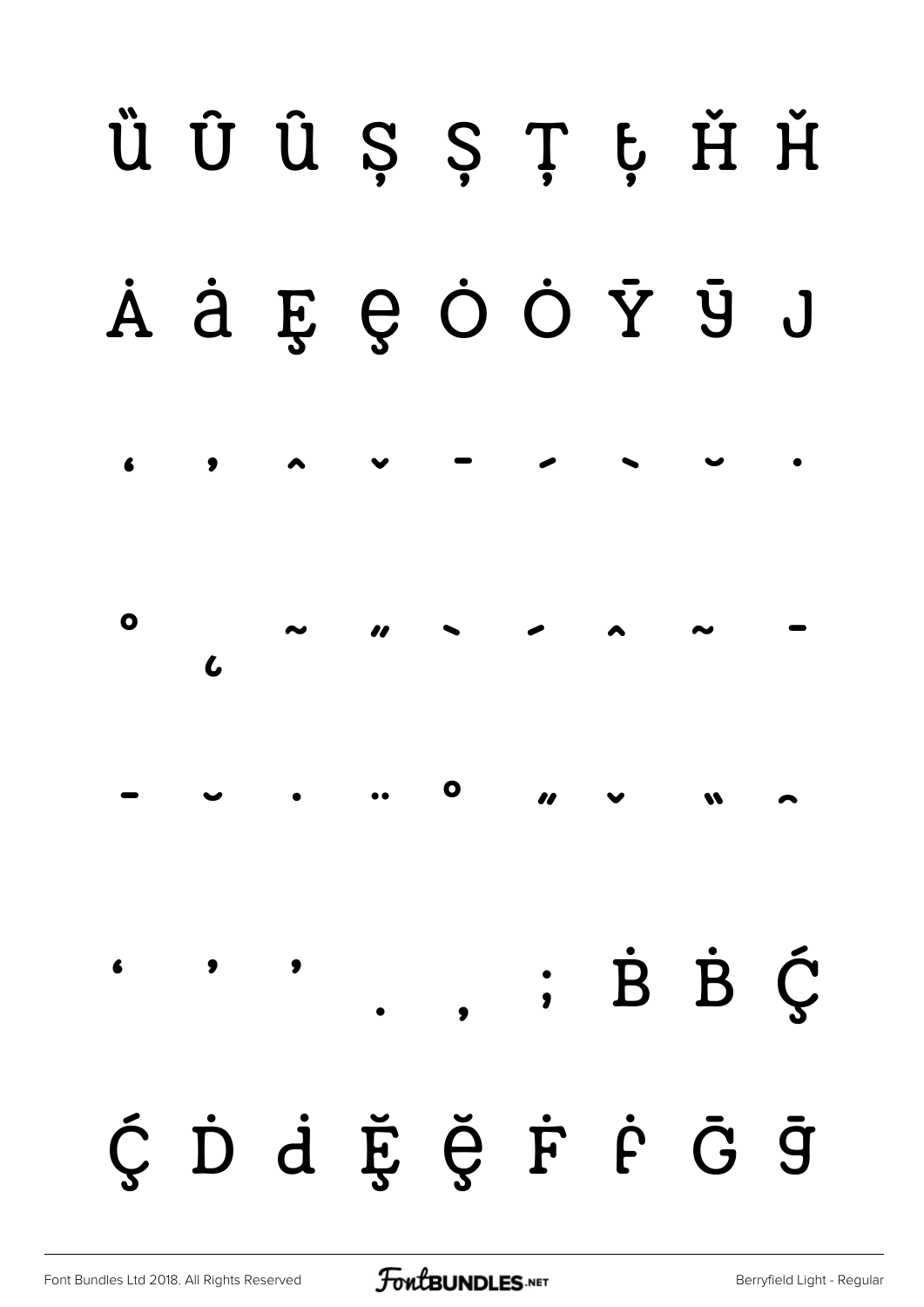## $H$   $H$   $H$   $H$   $\tilde{K}$   $\tilde{K}$   $\tilde{M}$   $\tilde{M}$   $\tilde{M}$  $m \dot{N} \dot{n} \dot{p} \dot{p} \dot{p} \dot{p} \dot{r}$ S S T Ė V V W W W  $\ddot{W} \ddot{W} \ddot{W} \ddot{W} \ddot{W} \ddot{X} \ddot{X} \ddot{X} \ddot{X}$ Ẏ ẏ Ẑ ẑ ẗ ẘ ẙ ẞ Ẽ  $\tilde{e}$   $\tilde{Y}$   $\tilde{Y}$   $\tilde{Y}$   $\tilde{Y}$   $\cdot$   $\cdot$  $\bullet$ " *"* " " † ‡ • … ‰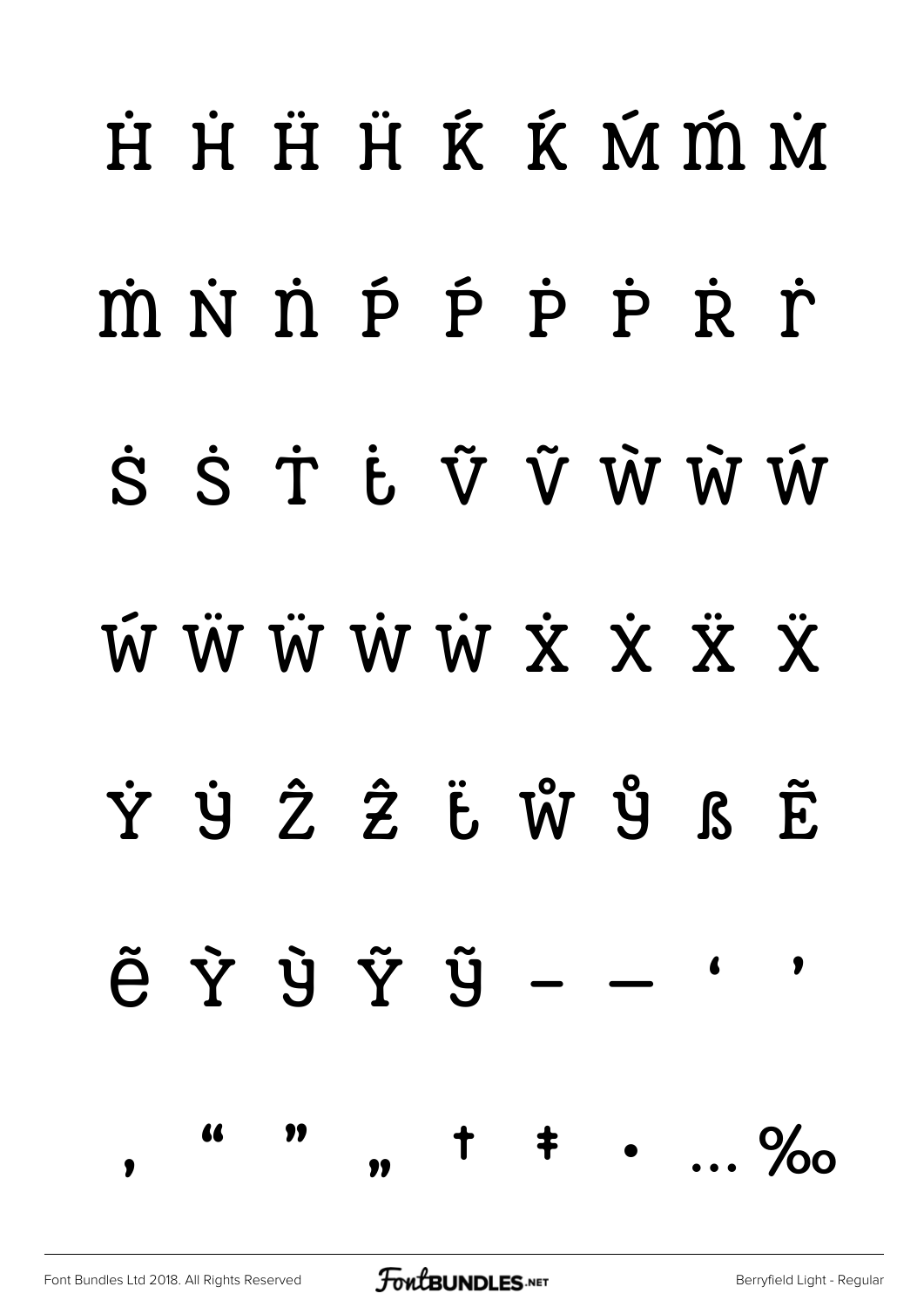## $\langle \rangle$  ? /  $\in$   $\sharp$  TM  $\frac{1}{3}$   $\frac{2}{3}$ ← ↑ → ↓ ∙ ≈ ≤ ≥ ★ ☺ ☻ ♡ ♥ Q Q W R K 4 7 7 7 7 7 G i j TH ST ND RD  $S<sub>2</sub>$

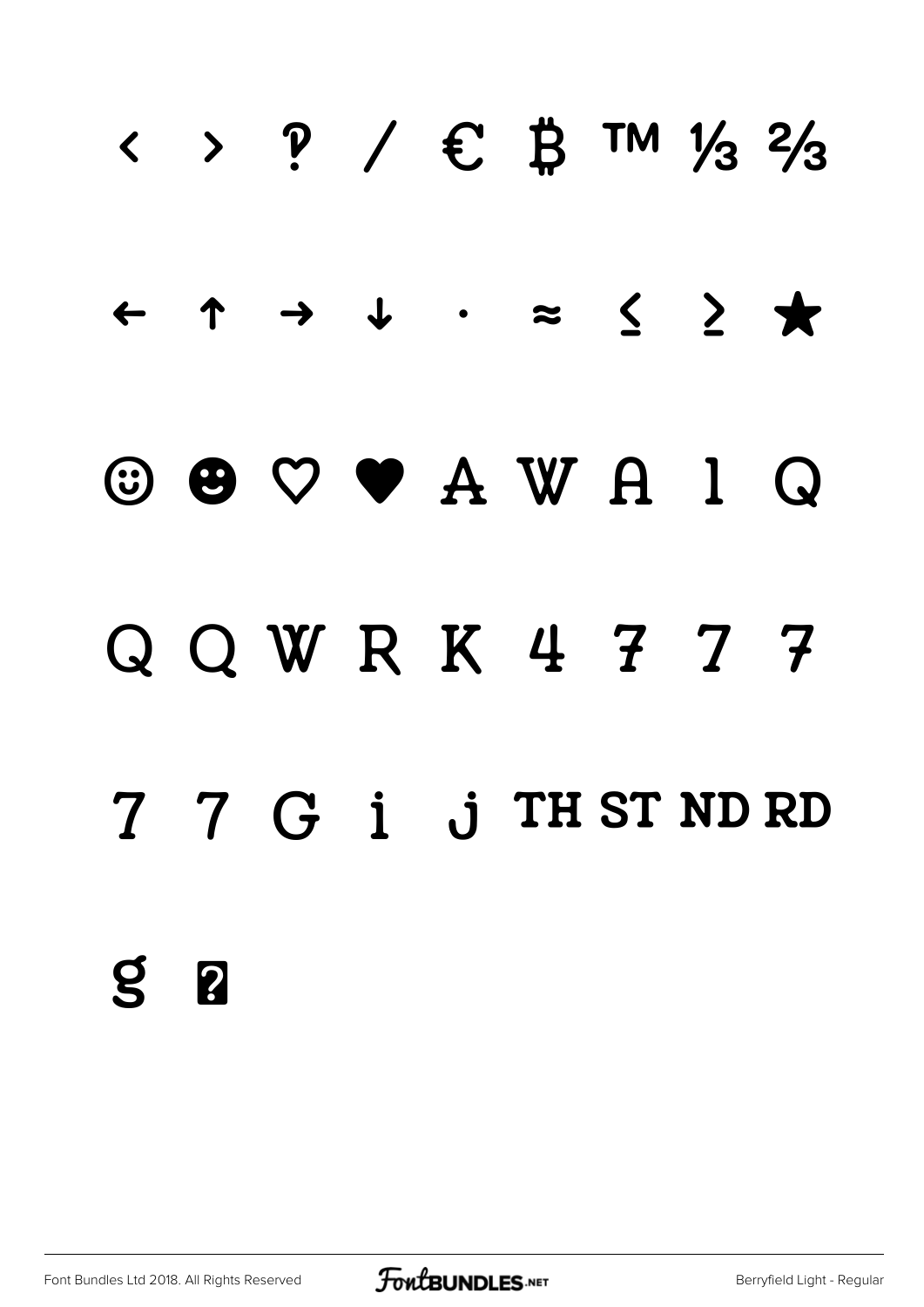#### Berryfield Regular - Regular

Uppercase Characters

### ABCDEFGHIJKLM NOPQRSTUVWXY Z

Lowercase Characters

### abcdefghijklmn opqrstuvwxyz

Numbers

### 0123456789

Punctuation and Symbols

### $"$  # \$ % & '( ) \*  $: ; < = > ?$  [ \ ] ^ } ¡ ¢ £ ¤ ¥ ¦ § ¨ © ª «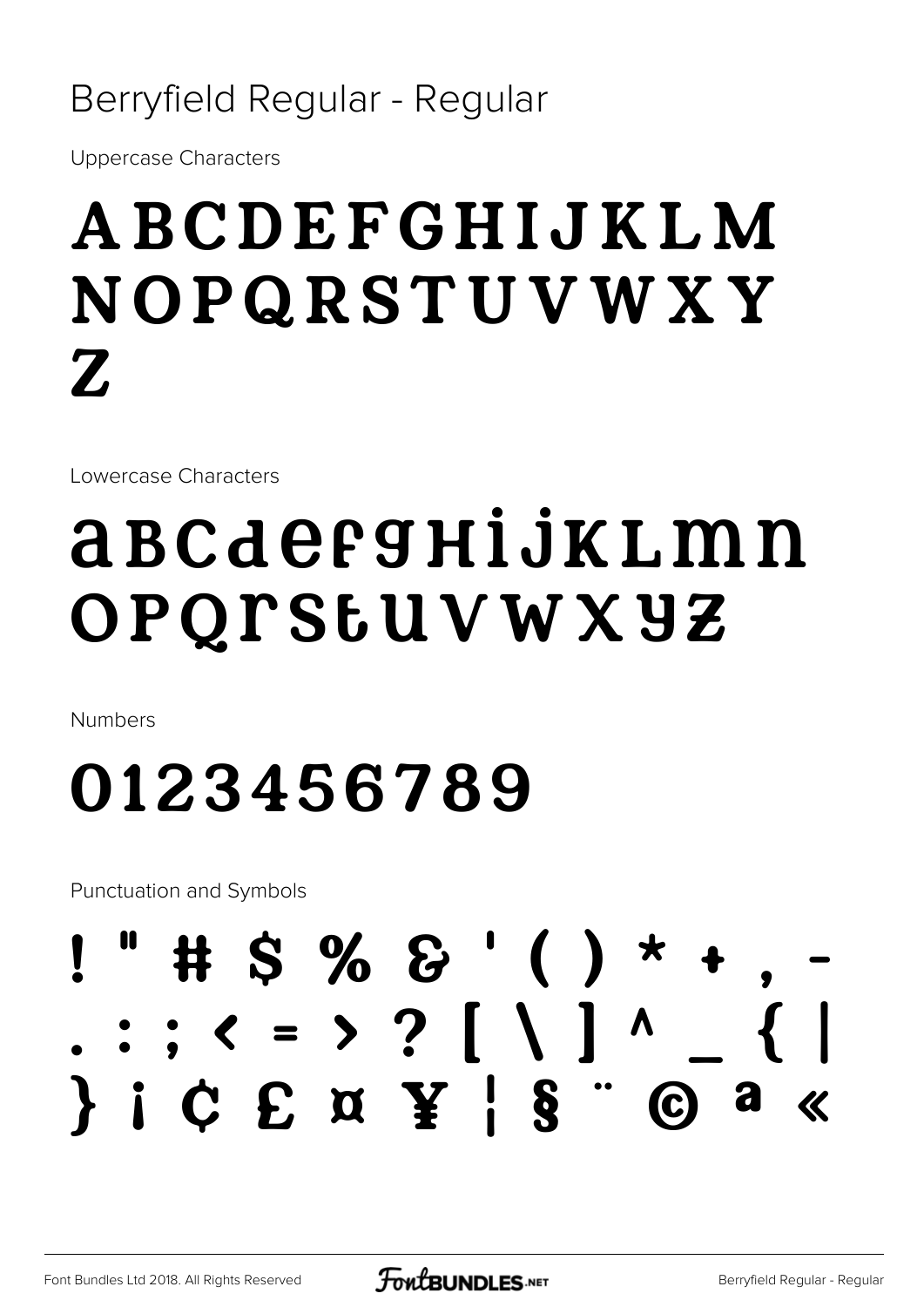### ¬ ® ¯ ° ± ² ³ ´ µ ¶ · ¸  $1 \t 0 \t \gg \t 1/4 \t 1/2 \t 3/4$

All Other Glyphs

### À Á Â Ã Ä Å Æ Ç È

### É Ê Ë Ì Í Î Ï Ð Ñ

### Ò Ó Ô Õ Ö × Ø Ù Ú

## Û Ü Ý Þ ß à á â ã ä å æ ç è é ê ë ì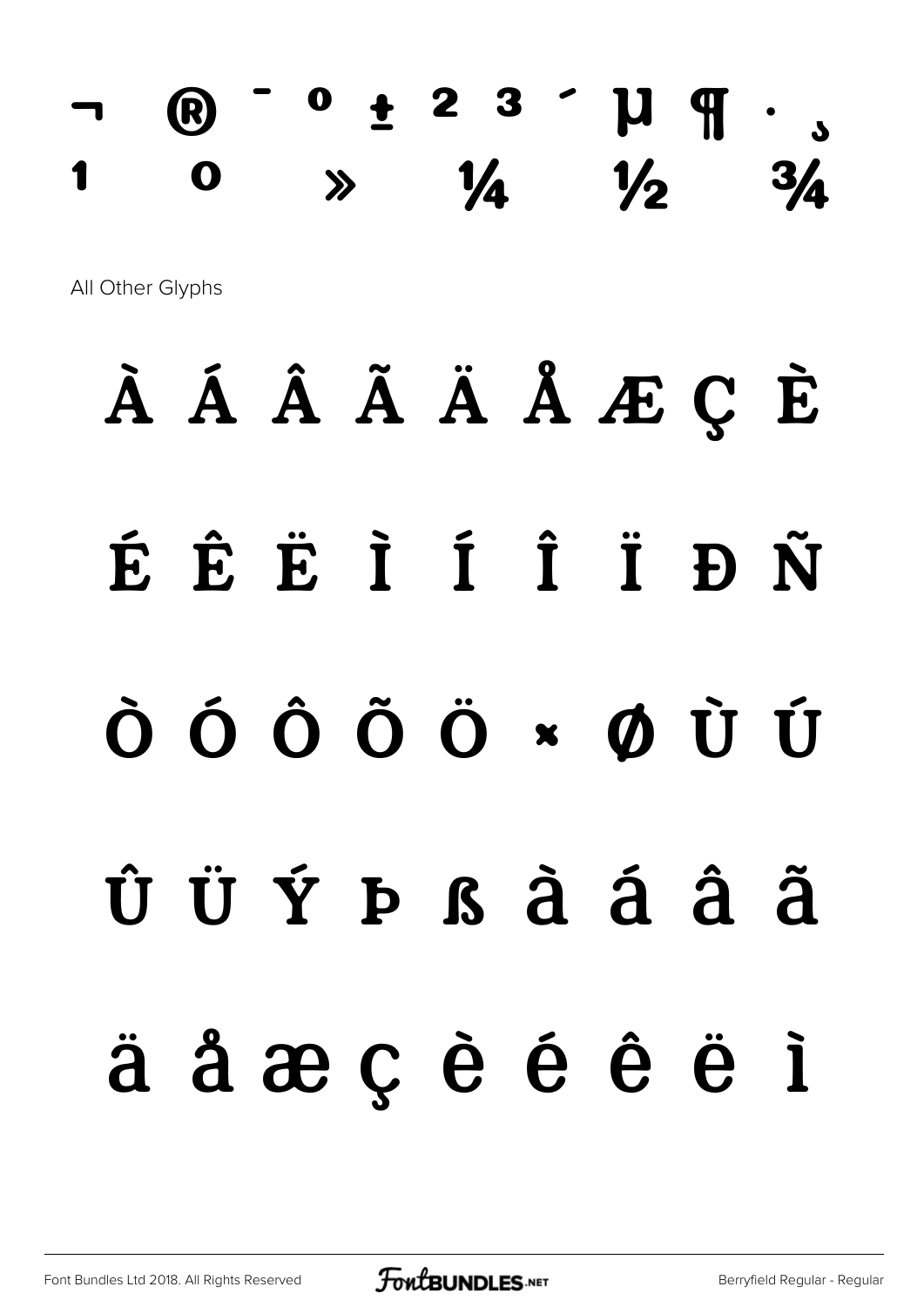# í î ï ð ñ ò ó ô õ ö ÷ ø ù ú û ü ý þ ÿ Ā ā Ă ă Ą ą Ć ć Ĉ ĉ Ċ ċ Č č Ď ď Đ đ Ē ē Ĕ ĕ Ė ė Ę ę Ě ě Ĝ ĝ Ğ ğ Ġ ġ Ģ  $\dot{g}$   $\dot{H}$   $\dot{H}$   $H$   $\ddot{I}$   $\ddot{I}$   $\ddot{I}$   $\ddot{I}$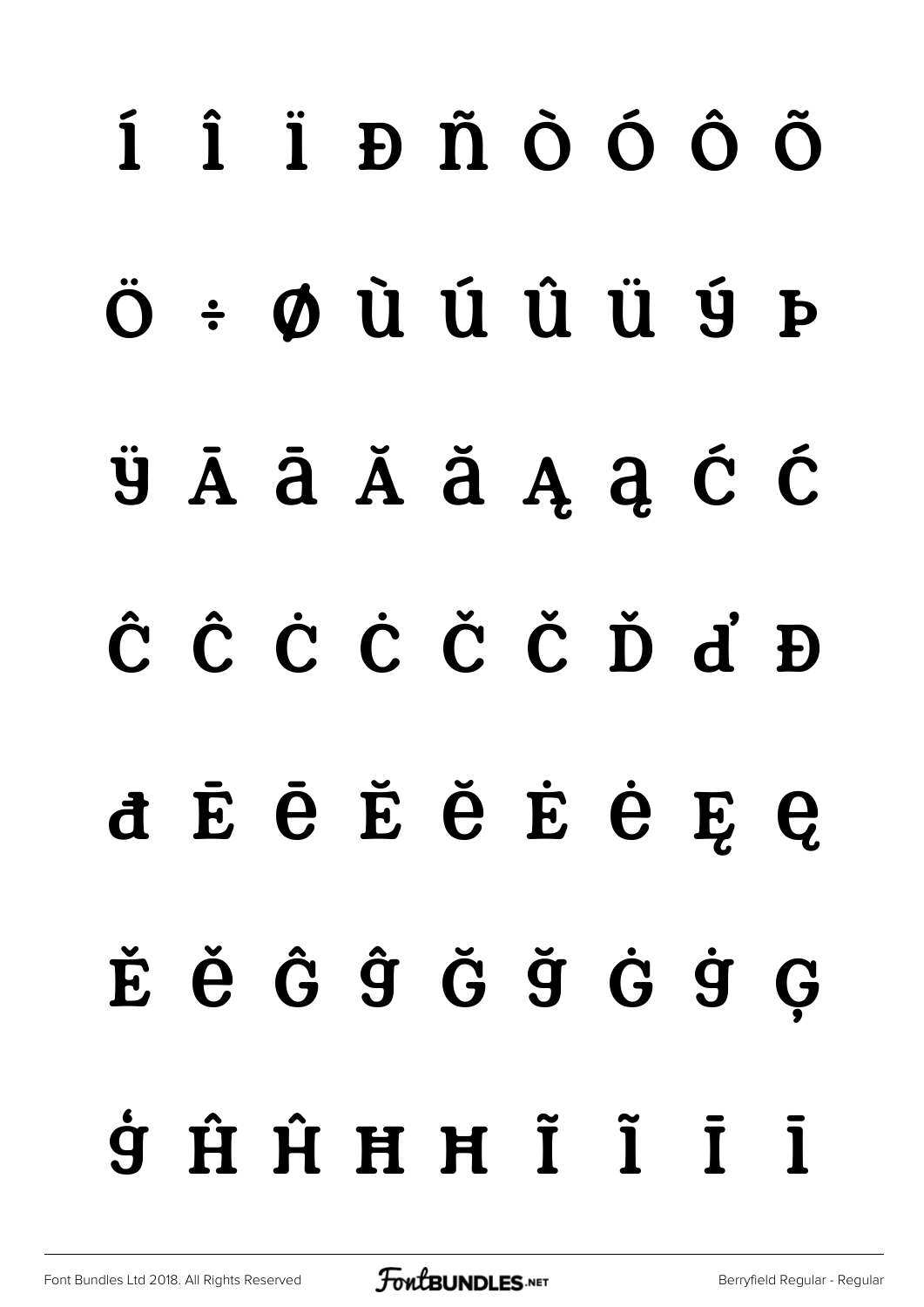# Ĭ ĭ Į į İ ı Ĵ ĵ Ķ ķ ĸ Ĺ ĺ Ļ ļ Ľ ľ Ŀ ŀ Ł ł Ń ń Ņ ņ Ň ň Ō ō Ŏ ŏ Ő ő Œœ Ŕ ŕ Ŗ ŗ Ř ř Ś ś Ŝ ŝ Ş ş Š š Ţ ţ Ť ť Ŧ ŧ Ũ ũ Ū ū Ŭ ŭ Ů ů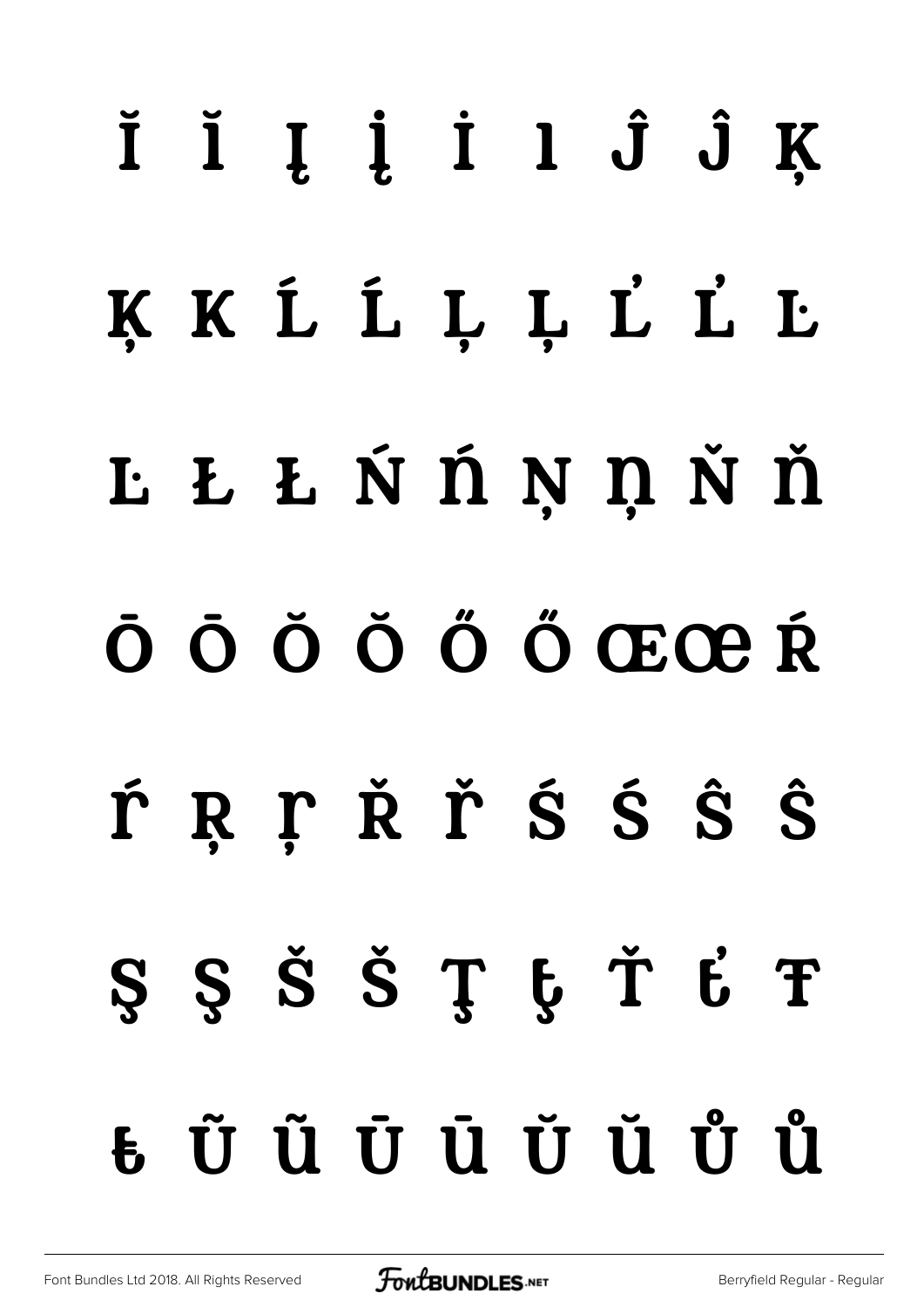# Ű ű Ų ų Ŵ ŵ Ŷ ŷ Ÿ  $Z$   $Z$   $Z$   $Z$   $Z$   $X$   $X$   $X$   $X$  $\check{I}$   $\check{O}$   $\check{O}$   $\check{U}$   $\check{U}$   $\check{E}$   $\check{E}$   $\check{G}$   $\check{G}$   $\check{G}$ K K Q Q Q Q J G 9 N D É É Ó Ó À Ä Ä â Ë ë Ë ë Ë i ï ï î ÖÖÕÕŘŤŔŤÜ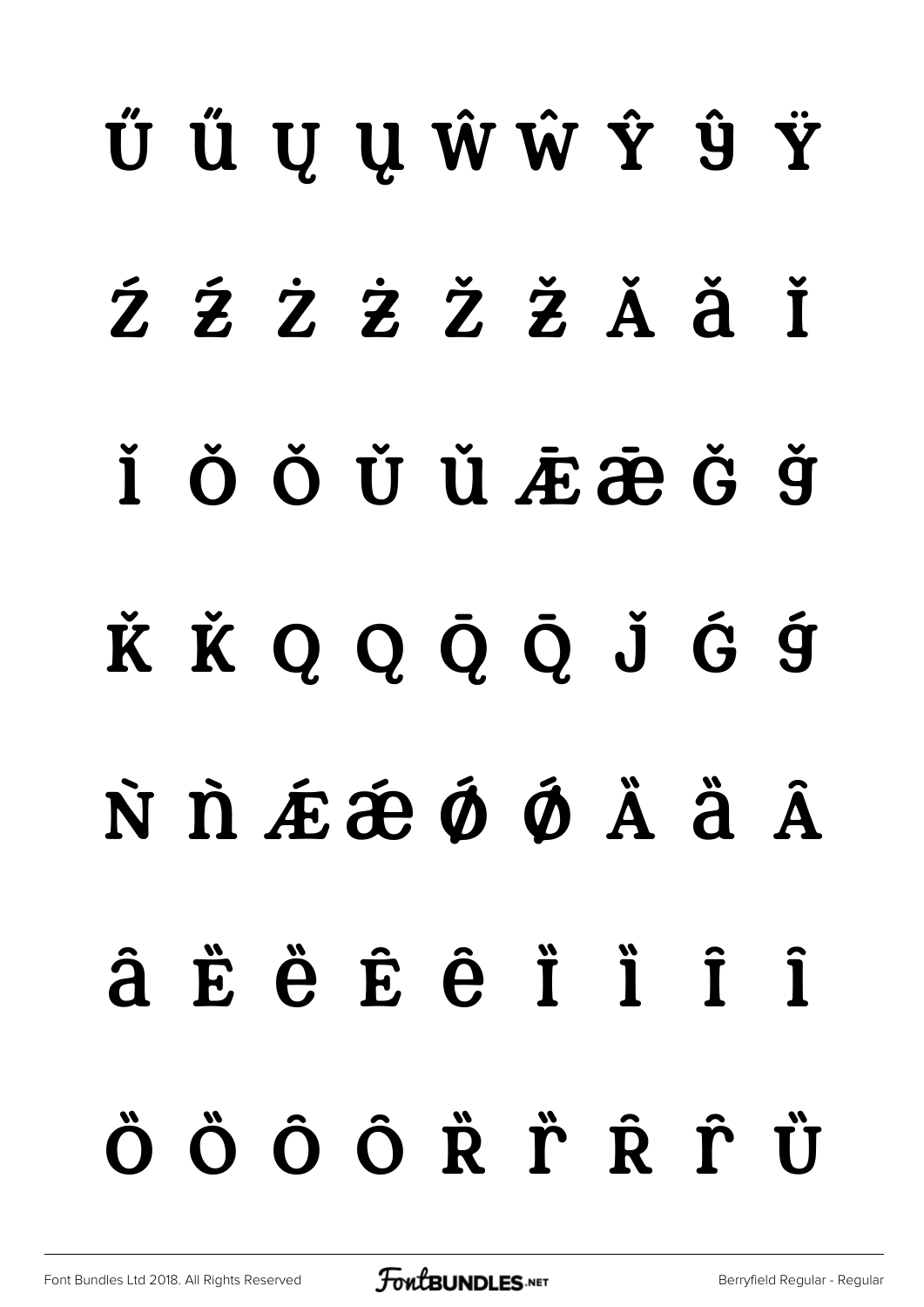## ȕ Ȗ ȗ Ș ș Ț ț Ȟ ȟ  $\dot{A}$  à  $\ddot{B}$   $\theta$  Ò Ò Ý Ÿ J ʻ ' ˆ ˇ ˉ ˊ ˋ ˘ ˙ ˚ ˛ ˜ ˝ ̀ ́ ̂ ̃ ̄ ̅ ̆ ̇ ̈ ̊ ̋ ̌ ̏ ̑  $\overline{\phantom{a}}$  $\dot{B}$   $\dot{B}$   $\dot{C}$  ${\rm \check{C}}$   ${\rm \check{D}}$   ${\rm \check{d}}$   ${\rm \check{E}}$   ${\rm \check{G}}$   ${\rm \check{F}}$   ${\rm \check{F}}$   ${\rm \check{F}}$   ${\rm \check{G}}$   ${\rm \check{G}}$   ${\rm \check{g}}$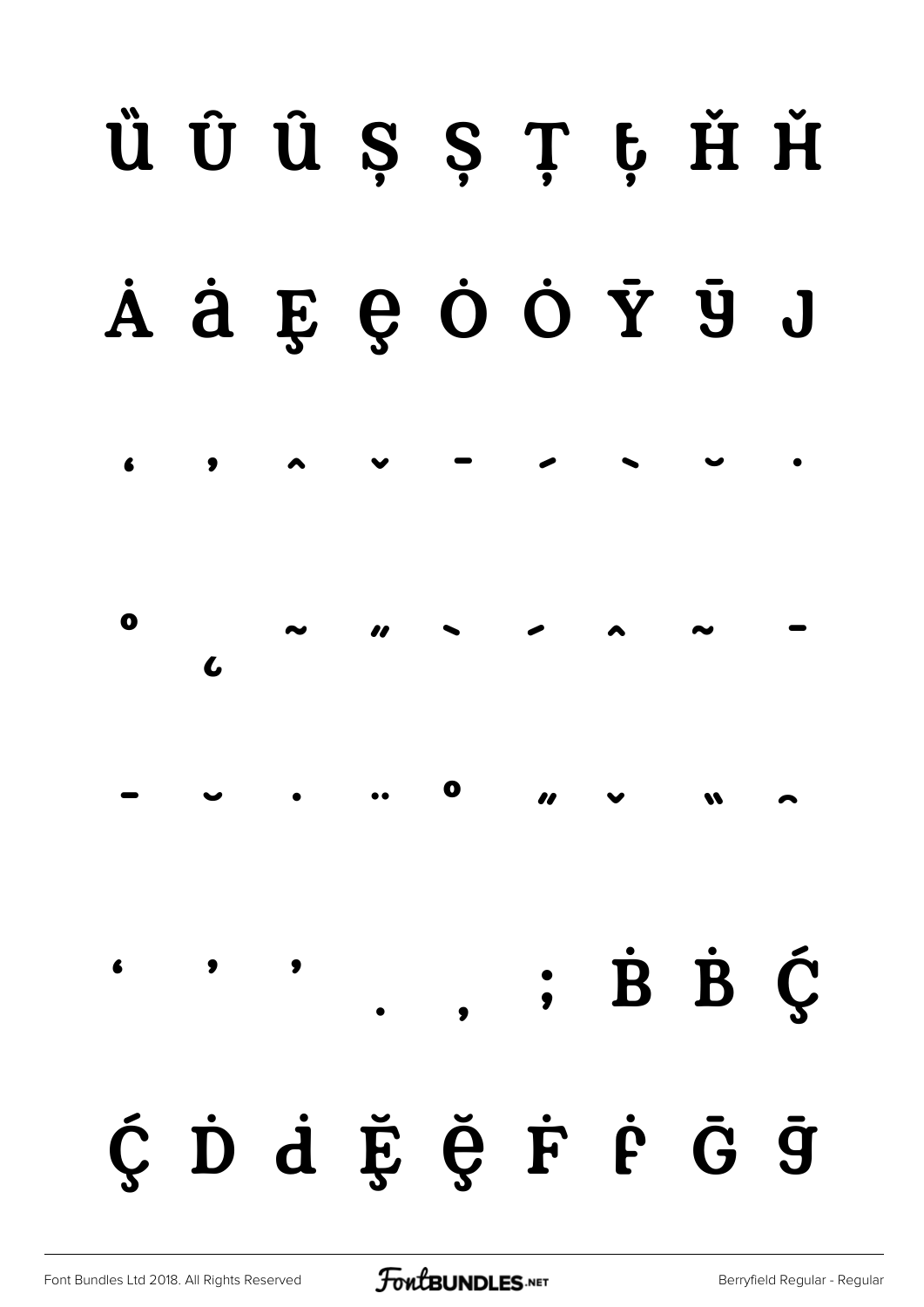## $\dot{H}$   $\dot{H}$   $\ddot{H}$   $\dot{H}$   $\dot{K}$   $\dot{K}$   $\dot{M}$   $\dot{M}$   $\dot{M}$  $\dot{m}$   $\dot{N}$   $\dot{n}$   $\dot{p}$   $\dot{p}$   $\dot{p}$   $\dot{p}$   $\dot{p}$   $\dot{r}$ S S T E V V W W W **WWWWWXXXX** Ẏ ẏ Ẑ ẑ ẗ ẘ ẙ ẞ Ẽ  $\tilde{e}$   $\tilde{Y}$   $\tilde{Y}$   $\tilde{Y}$   $\tilde{Y}$   $\cdot$   $\cdot$  $\bullet$ " *"* " ,, t ‡ … ‰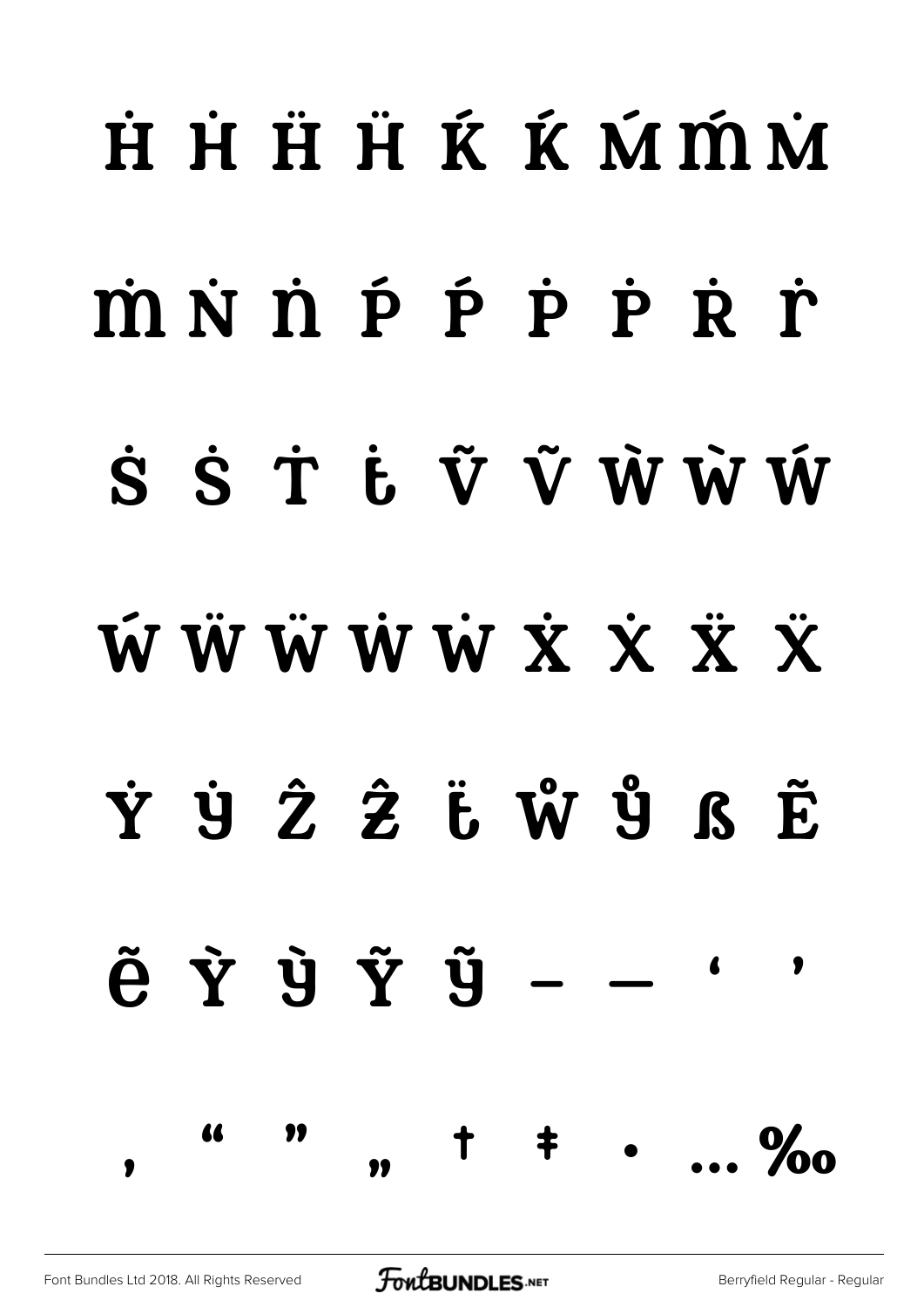## $\langle \rangle$  ? /  $\in$   $\sharp$  TM  $\frac{1}{3}$   $\frac{2}{3}$ ← ↑ → ↓ ∙ ≈ ≤ ≥ ★ ☺ ☻ ♡ ♥

### Q Q W R K 4 7 7 7

### 7 7 G i j THSTNDRD

 $S<sub>2</sub>$ 

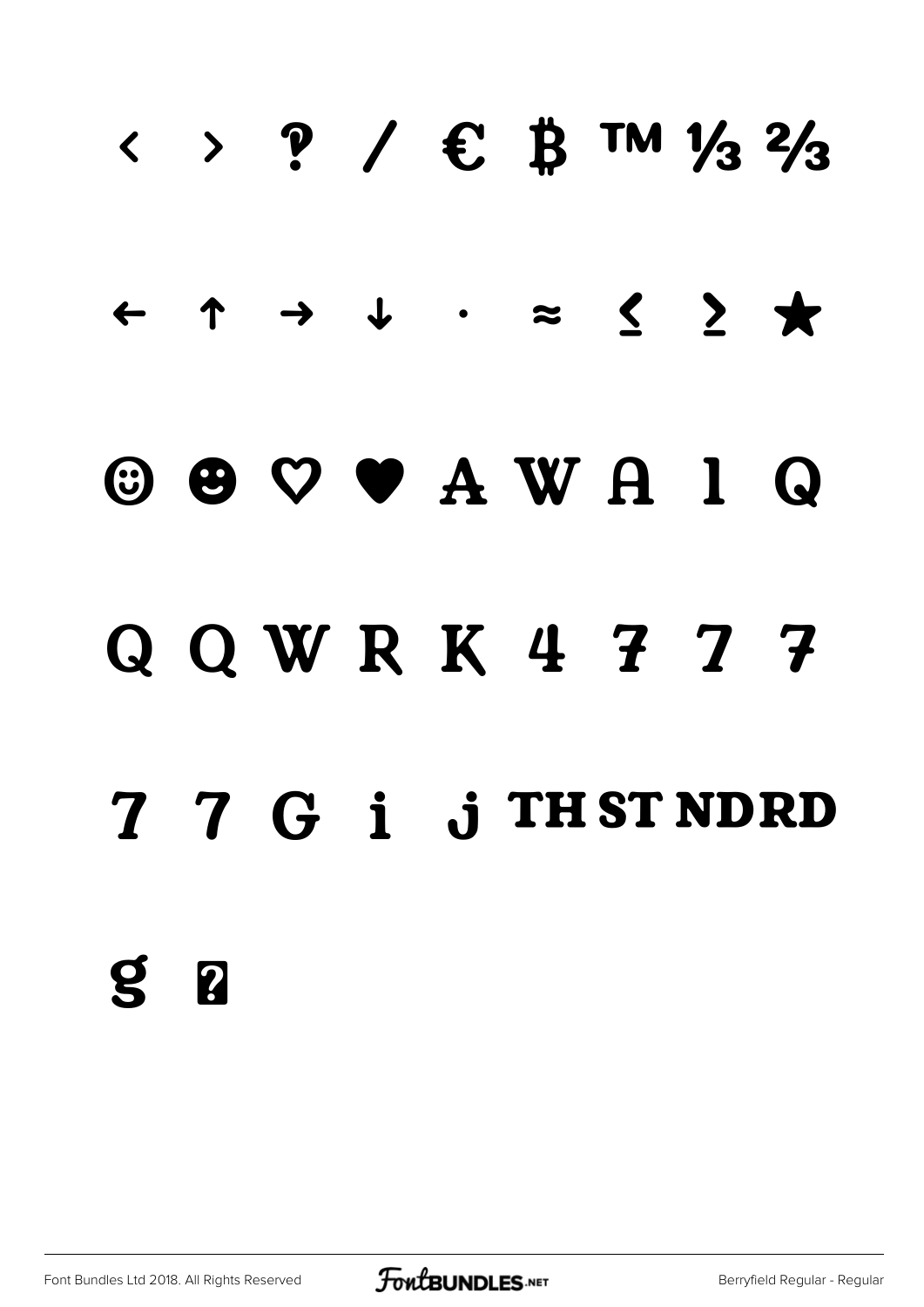#### Berryfield Heavy - Regular

Uppercase Characters

### ABCDEFGHIJKL MNOPQRSTUVW XYZ

Lowercase Characters

### abcdefghijklm nopqrstuvwxy Z.

Numbers

### 0123456789

Punctuation and Symbols

### $# S \% S' ( ) *$  $\cdot$  : ;  $\langle$  = > ? [ \ ] ^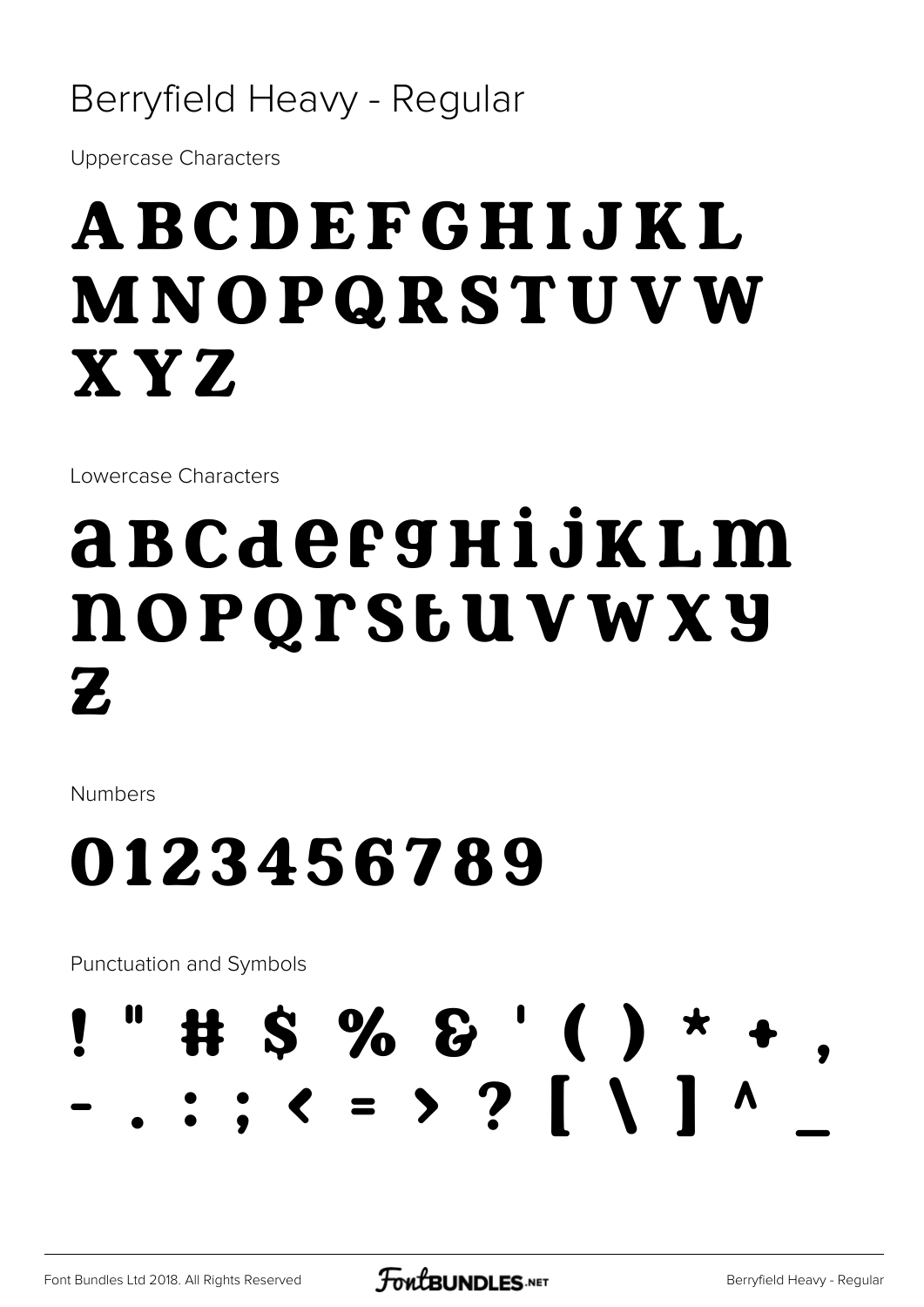### { | } ¡ ¢ £ ¤ ¥ ¦ § ¨ ©  $a \times a \cdot b \cdot b \cdot c + 23$  $\frac{1}{2}$  1 0  $\frac{1}{4}$   $\frac{1}{4}$   $\frac{1}{2}$   $\frac{3}{4}$

All Other Glyphs

## À Á Â Ã Ä Å Æ Ç È É Ê Ë Ì Í Î Ï Ð Ñ Ò Ó Ô Õ Ö × Ø Ù Ú Û Ü Ý Þ ß à á â ã ä å æ ç è é ê ë ì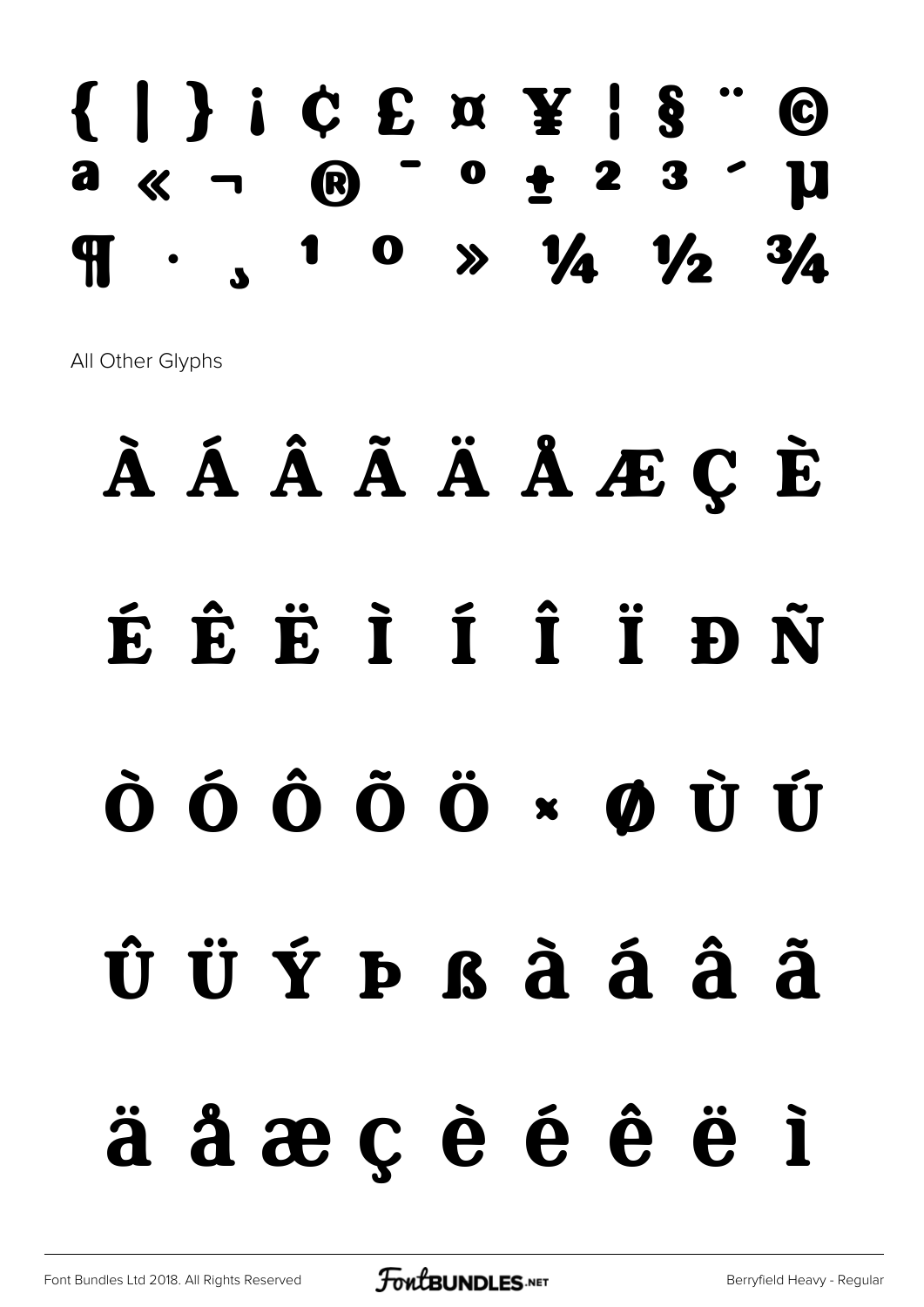# í î ï ð ñ ò ó ô õ  $\ddot{\mathbf{O}}$   $\div$   $\mathbf{O}$   $\dot{\mathbf{U}}$   $\dot{\mathbf{U}}$   $\dot{\mathbf{U}}$   $\dot{\mathbf{U}}$   $\dot{\mathbf{U}}$   $\dot{\mathbf{U}}$   $\dot{\mathbf{V}}$ ÿ Ā ā Ă ă Ą ą Ć ć Ĉ ĉ Ċ ċ Č č Ď ď Đ đ Ē ē Ĕ ĕ Ė ė Ę ę Ě ě Ĝ ĝ Ğ ğ Ġ ġ Ģ  $\dot{y}$   $\dot{H}$   $\dot{H}$   $H$   $\ddot{I}$   $\ddot{I}$   $\ddot{I}$   $\ddot{I}$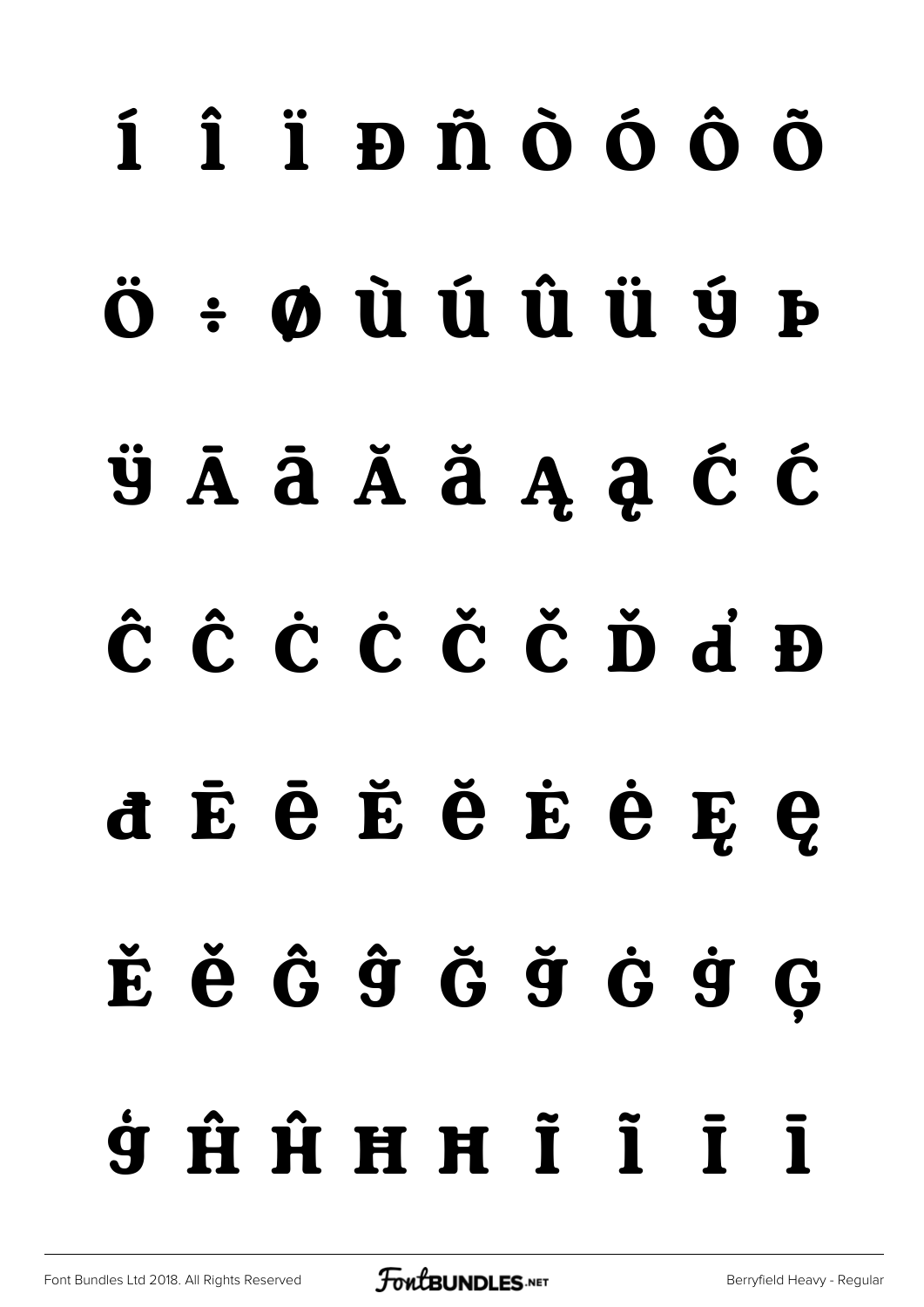# Ĭ ĭ Į į İ ı Ĵ ĵ Ķ ķ ĸ Ĺ ĺ Ļ ļ Ľ ľ Ŀ ŀ Ł ł Ń ń Ņ ņ Ň ň Ō ō Ŏ ŏ Ő ő Œœ Ŕ ŕ Ŗ ŗ Ř ř ś ś ŝ ŝ Ş Ş Š Š Ţ ţ Ť Ė Ŧ ŧ Ũ ũ Ū ū Ŭ ŭ Ů ů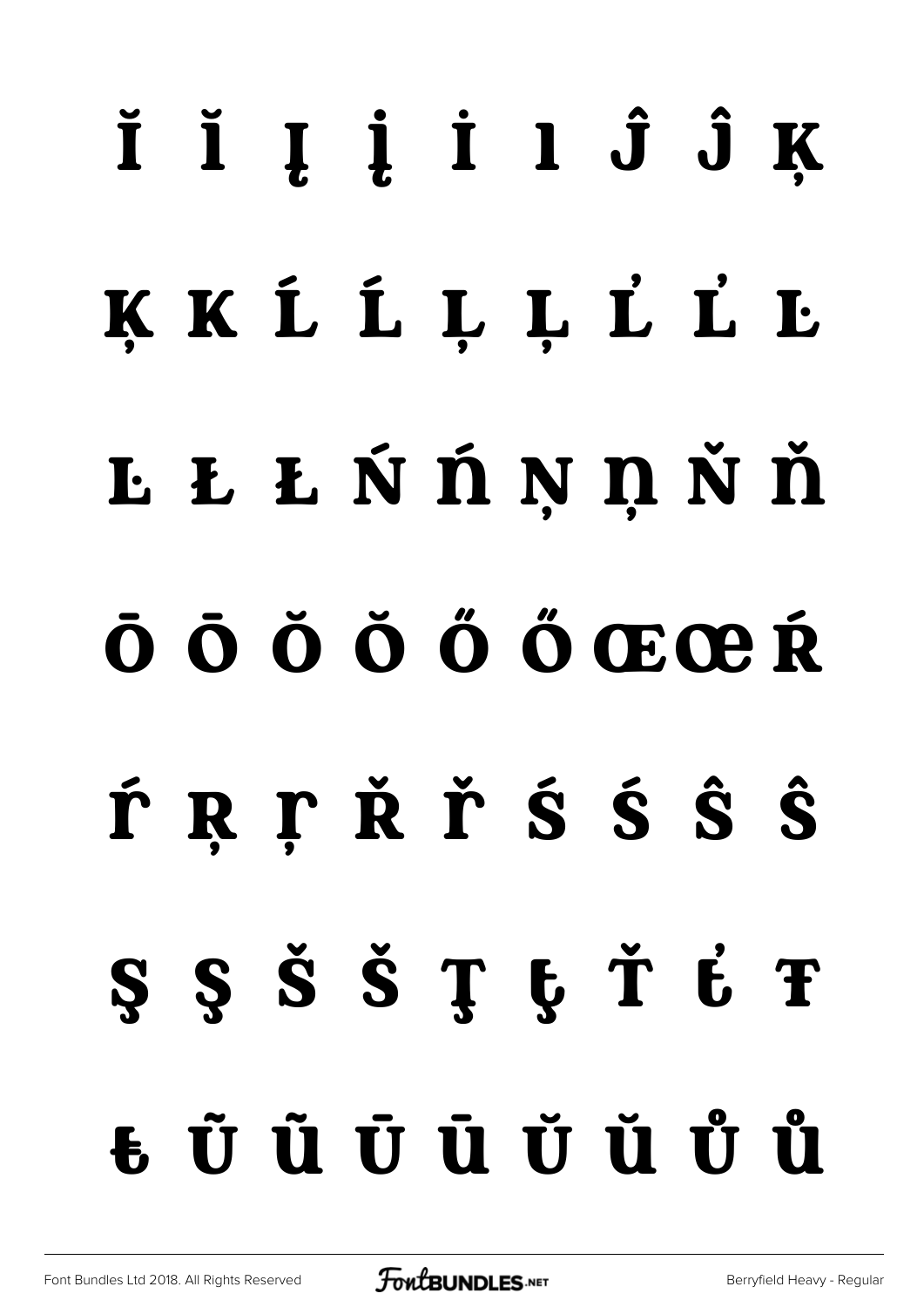# Ű ű Ų ų Ŵŵ Ŷ ŷ Ÿ ŹŹ ŻŻ ŽŽĂ Ă Ť Ĭ Ŏ Ŏ Ŭ Ü ÆÆĞ Ğ K K Q Q Q Q J G 9 N D É É Ó Ó Å Ä Ä â Ë ë Ë ë ë ï ï ï î ÖÖŐÔŘŤŔŤÜ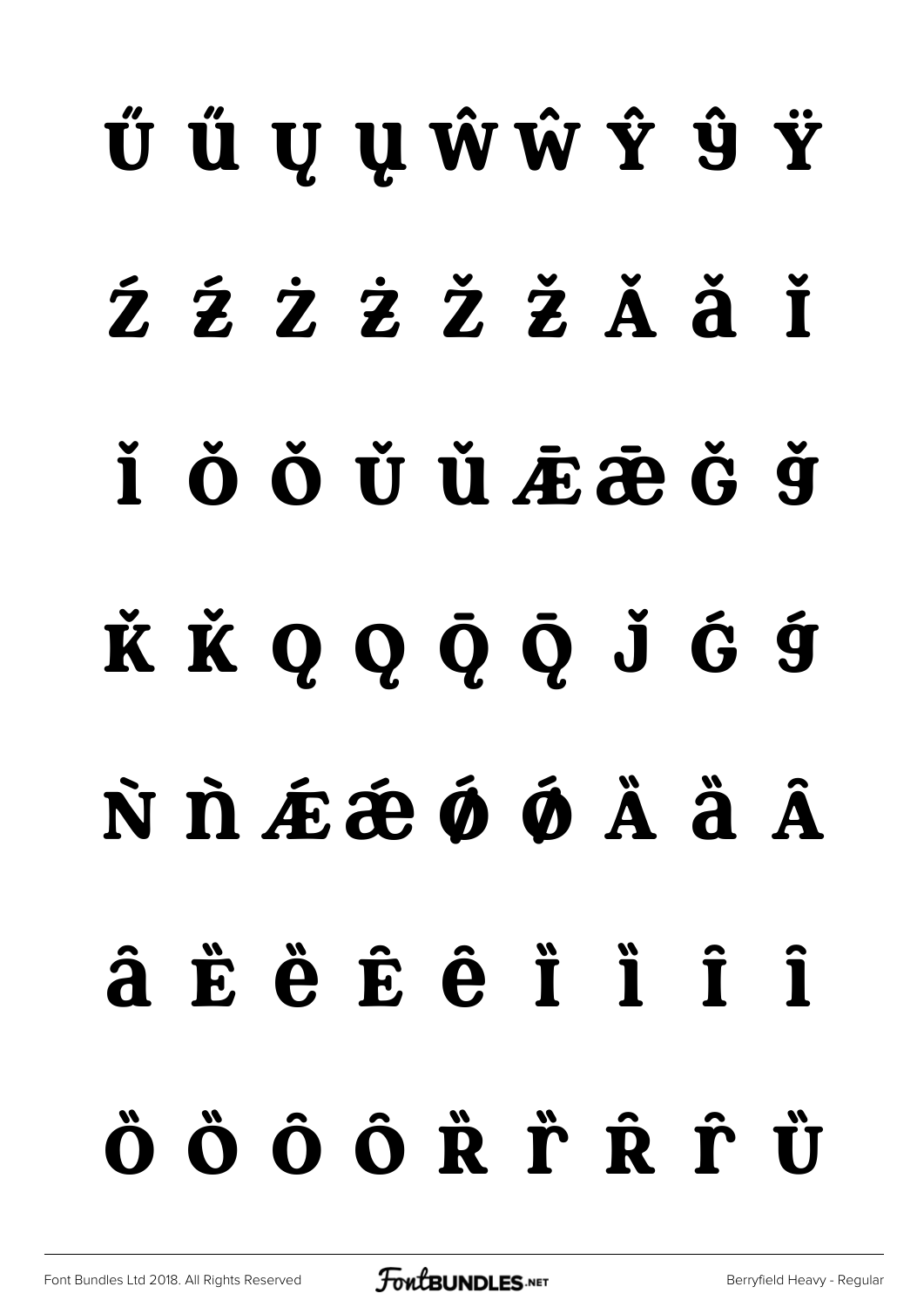## ȕ Ȗ ȗ Ș ș Ț ț Ȟ ȟ  $\mathbf{\dot{A}} \mathbf{\dot{a}} \mathbf{\dot{g}} \mathbf{\dot{g}} \mathbf{\dot{c}} \mathbf{\dot{c}} \mathbf{\dot{d}} \mathbf{\dot{e}}$ ʻ ' ˆ ˇ ˉ ˊ ˋ ˘ ˙ ˚ ˛ ˜ ˝ ̀ ́ ̂ ̃ ̄  $\overline{\phantom{a}}$   $\overline{\phantom{a}}$   $\overline{\phantom{a}}$   $\overline{\phantom{a}}$   $\overline{\phantom{a}}$   $\overline{\phantom{a}}$   $\overline{\phantom{a}}$   $\overline{\phantom{a}}$   $\overline{\phantom{a}}$   $\overline{\phantom{a}}$   $\overline{\phantom{a}}$   $\overline{\phantom{a}}$   $\overline{\phantom{a}}$   $\overline{\phantom{a}}$   $\overline{\phantom{a}}$   $\overline{\phantom{a}}$   $\overline{\phantom{a}}$   $\overline{\phantom{a}}$   $\overline{\$  $\overline{\phantom{a}}$  $\cdot$   $\dot{B}$   $\dot{B}$   $\dot{C}$ Ç D d E Ç F F G G

[Font Bundles Ltd 2018. All Rights Reserved](https://fontbundles.net/) **FoutBUNDLES.NET** Serryfield Heavy - Regular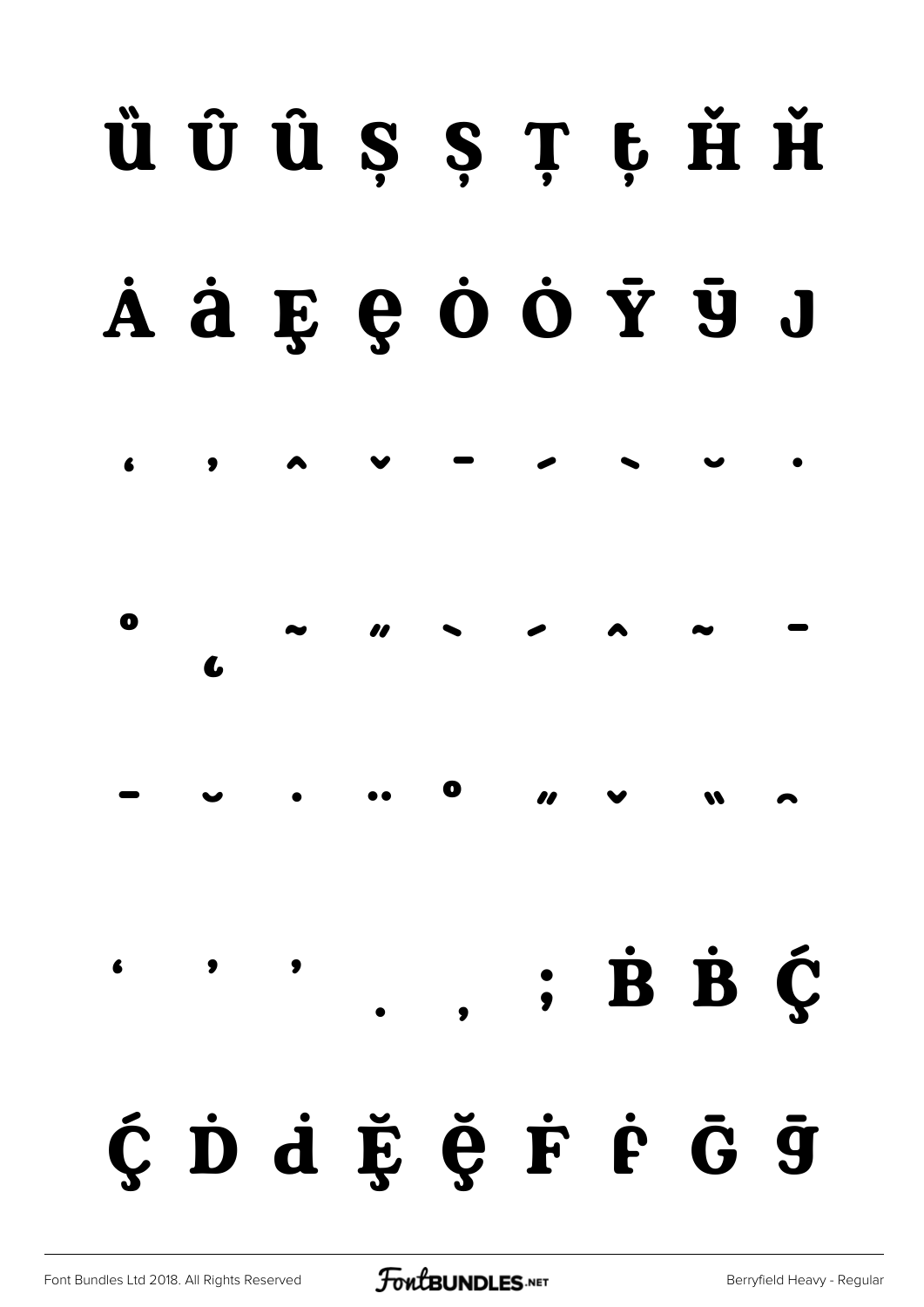## **HHHKKKKWWW**  $m \dot{N} \dot{n} \dot{p} \dot{p} \dot{p} \dot{r} \dot{r}$ S S T Ł Ũ V WWW **WWWWWXXXX** Ẏ ẏ Ẑ ẑ ẗ ẘ ẙ ẞ Ẽ  $\tilde{e}$   $\tilde{Y}$   $\tilde{Y}$   $\tilde{Y}$   $\tilde{Y}$   $\tilde{Y}$   $\tilde{Y}$   $\tilde{Y}$   $\tilde{Y}$   $\tilde{Y}$   $\tilde{Y}$   $\tilde{Y}$   $\tilde{Y}$   $\tilde{Y}$   $\tilde{Y}$   $\tilde{Y}$   $\tilde{Y}$   $\tilde{Y}$   $\tilde{Y}$   $\tilde{Y}$   $\tilde{Y}$   $\tilde{Y}$   $\tilde{Y}$   $\tilde{Y}$   $\tilde{$  $\bullet$ " *"* "  $,$   $,$   $,$   $+$ …… ‰